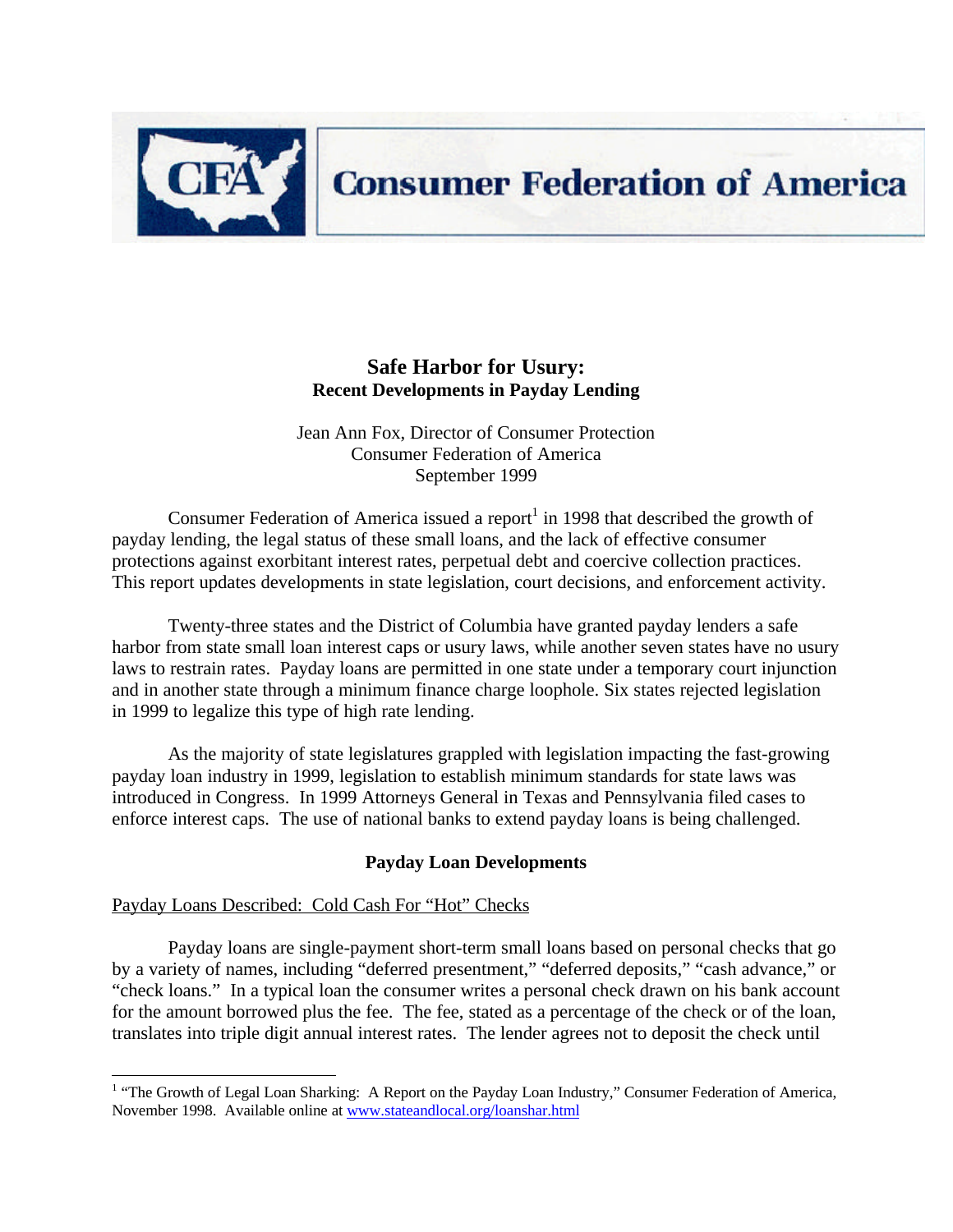the consumer's next payday, or up to 14 days. When the loan is due, the borrower can redeem the check for cash, allow the check to clear through the bank, or pay another fee to extend the loan for another two-week period. A typical loan costs \$17.65 to borrow \$100 for two weeks, or 459% Annual Percentage Rate (APR). Payday loans are made by check cashing outlets, standalone payday lenders, and by a few banks in partnership with check cashing outlets.

## Variations on Payday Lending

In some states, payday lenders hide behind subterfuges such as "sale-leaseback" transactions, catalog sales or personal advertising schemes. The Texas office of Consumers Union issued a report in February, documenting a variety of guises used to hide usurious lending. While the report noted several variations, the companies surveyed in Texas all advance money for an initial period of less than a month, taking a personal check as collateral. Consumers Union surveyed "sales-leaseback" companies that claim to buy home appliances from their customers and then lease them back for a "rental fee," fast cash advertisement companies, and catalog sales companies that "sell" catalog certificates to customers who need quick cash. Some lenders simply advertised "cash back on your check."<sup>2</sup>

Another variation on the theme is "cash leasing" at 780% APR where companies claim they are "leasing," not loaning, funds.<sup>3</sup> Under this scenario, money is leased at the cost of 30% of the amount loaned per 15 days. Clients must have an active checking account and verify ownership of at least three electronic items, such as stereo, computer or television, in order to borrow up to \$300, according to a Washington, D. C. area survey conducted by a Georgetown University professor.

Check cashers, especially those located in states with usury or small loan caps, seek to disguise the true nature of the payday loan transaction by claiming that it is a "deferred presentment" of a check for deposit. The aim is to avoid enforcement of laws that limit interest charged for loans, require comparable cost disclosures, and provide consumer protections.

# Courts Uniformly Find That Payday Loans are Credit Transactions

State and federal court decisions have consistently unmasked these transactions and revealed them for what they are -- loans subject to state usury and small loan laws, and to federal credit laws, such as the Truth in Lending Act. In the first recorded case, a federal court in Kentucky rejected the payday lender's argument that the 10% per week charge imposed for deferring presentment of a personal check was a service charge, not interest. The court refused to dismiss claims brought under Kentucky's Consumer Loan Act, RICO, the Truth in Lending Act, and fraud, deceit, and misrepresentation.<sup>4</sup>

<sup>&</sup>lt;sup>2</sup> Consumers Union, "Wolf in Sheep's Clothing: Payday Loans Disguise Illegal Lending," Austin, Texas, February 1999.

<sup>&</sup>lt;sup>3</sup> Manning, Robert, "Poverty, Race, and the Two-Tiered Financial Services System," Poverty & Race, July/August 1999.

<sup>4</sup> Hamilton v. HLT Check Exchange, LLP, 987 F. Supp. 953 (E.D. Ky. 1997).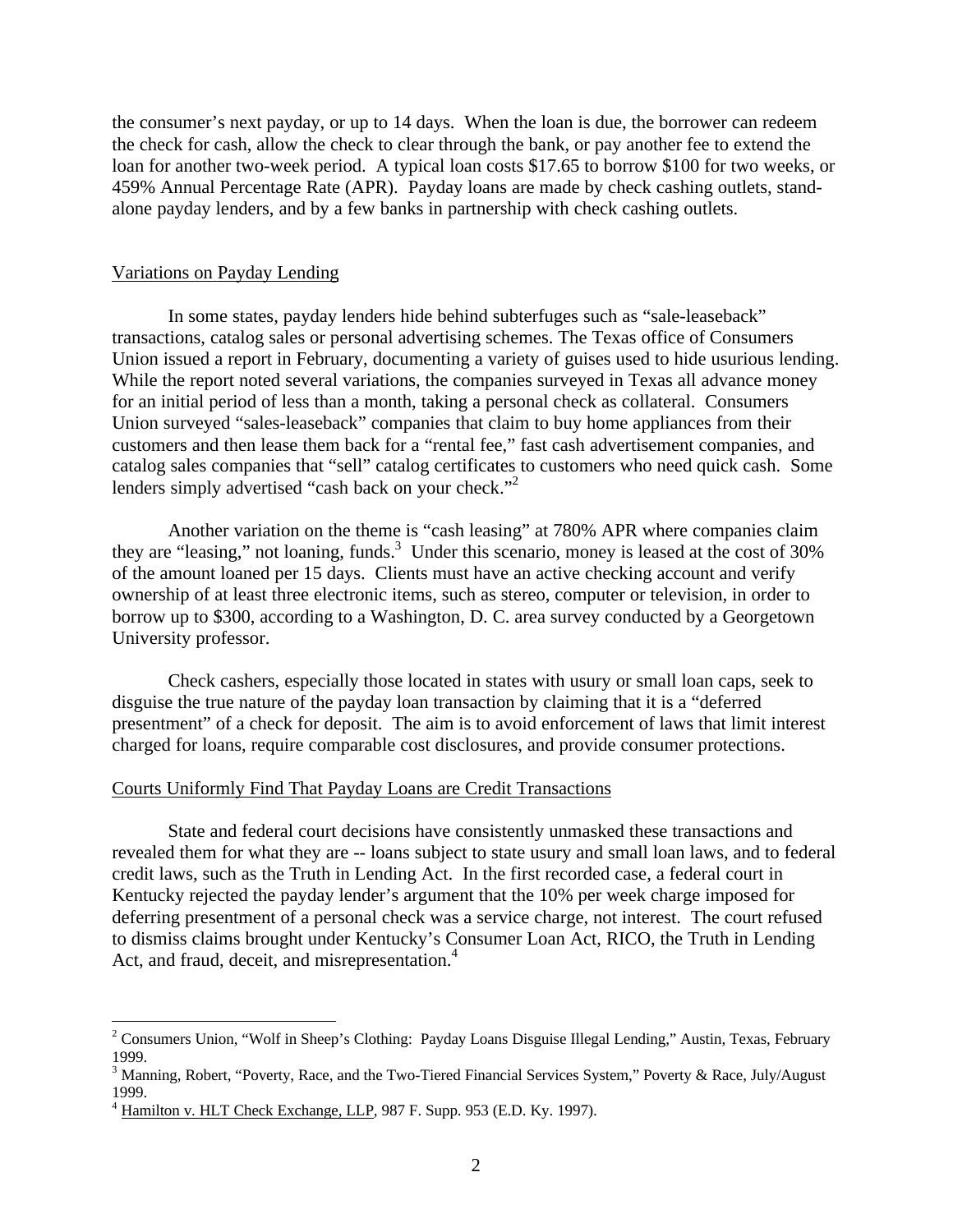The Kentucky Supreme Court recently ruled that all payday loans made in Kentucky prior to 1998 are illegal as disguised loans.<sup>5</sup> The Court answered this question of law:

"When a check cashing company licensed under KRS 368 et seq. accepts and defers deposit on a check pursuant to an agreement with the maker of the check, is the service fee charged by the check cashing company a "service fee" and not "interest" under KRS 368.100(2), or is the fee "interest" which is subject to the usury laws and disclosure provisions in KRS 360?"

The Kentucky Supreme Court, which refused to rehear the case, concluded that a deferred deposit business was not "check cashing" and was not exempt from usury laws and credit disclosure provisions in Kentucky law.

The U.S. District Court in Middle Tennessee handed down an order in early 1999 that also rejected the claim by E-Z Check Cashing of Cookeville, TN, Inc. that it was merely cashing checks and not making small loans.<sup>6</sup> The Court concluded:

"The Court finds that the undisputed facts of this case prove that Defendant's deferred check-cashing transactions with the Plaintiff are essentially consumer loans which violate the Truth in Lending Act, Regulation Z, and the Tennessee Consumer Protection Act."

Several rulings quote a provision in a 1926 Kentucky case:

"With regard to lending transactions, courts are required 'to look beyond the form of a transaction to its substance, and they have laid it down as an inflexible rule that the mere form is immaterial, but that it is the substance which must be considered. No case is to be judged by what the parties appear to be or represent themselves to be doing, but by the transaction as disclosed from the whole evidence; and, if from that it is in substance a receiving or contracting for the receiving of usurious interest for a loan or forbearance of money the parties are subject to the statutory consequences, no matter what device they may have employed to conceal the true character of their dealings."<sup>7</sup>

# Payday Lending Produces High Returns

The Tennessee Department of Financial Institutions reported to the General Assembly that licensees in the first nine months under Tennessee's Deferred Presentment Act earned spectacular profits. Not counting the two major lenders with sizeable losses due to large class action lawsuit settlements, payday lenders in Tennessee had a return on assets of 22.72% and a return on equity of 30.37%.<sup>8</sup> Stephens Inc., a Little Rock investment firm, estimates that a

 $\overline{a}$ <sup>5</sup> White v. Check Holders, Inc., 1999 WL 401919 (Ky., June 17, 1999).

<sup>&</sup>lt;sup>6</sup> Turner v. E-Z Check Cashing of Cookeville, TN, Inc. 35 F. Supp.2d 1042 (M.D. Tenn. 1999).

Hurt v. Crystal Ice & Cold Storage Co., 286 S.W. 1055, 1056-57 (Ky. 1926)

<sup>&</sup>lt;sup>8</sup> Report to the 101<sup>st</sup> General Assembly on the Deferred Presentment Services Act T.C.A. § 45-17-101, et seq., Tennessee Department of Financial Institutions, 1999, p. 9.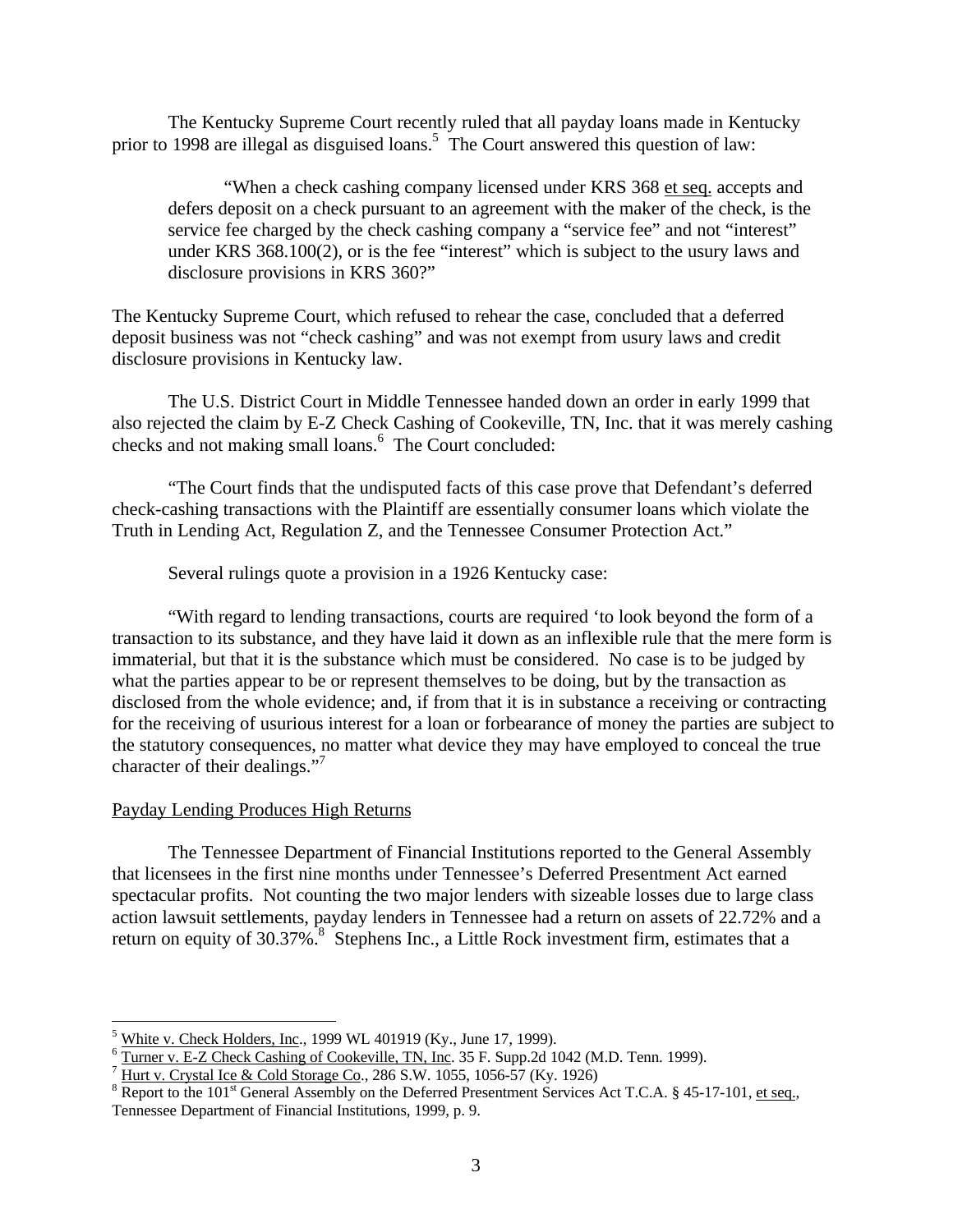typical payday advance store generates a 48% unleveraged return on investment, assuming a 40% tax rate. $9$ 

Since many payday loan companies are privately held, industry profit figures are not widely available. Ace Cash Express, a publicly-traded check cashing chain which also makes payday loans, reported record revenue and a 29% increase in net income for the fiscal year ended June 30, 1999. ACE reported that 11.7% of its revenue came from payday loans, up from 10.1% in fiscal year  $1998$ <sup>10</sup>

## Explosive Growth of Payday Lending

Some states that license payday lenders report industry size and volume of business data. Colorado reports a 16% increase in licensed lenders in 1998 (218 licensees) and a 40% increase in the number of loans and 56% increase in the dollar amount of loans for the year.<sup>11</sup> Colorado consumers borrowed almost \$67 million in 1998 and paid an average 486% annual interest rate. Registered payday lenders in Indiana increased from 15 in 1994 to 115 with 454 outlets in 1998 with loan volume of almost \$300 million. Mississippi has issued approximately 625 payday loan licenses since 1998 but does not report financial information on licensees. Ohio had 450 licensed check lenders as of early 1999. In Wisconsin, licensed payday loan institutions went from 17 in 1995 to 183 in early 1999. About 1600 payday lenders have opened in California in the two years since the California legislature made the business legal. News reports indicate that the payday loan industry in California serves 750,000 customers monthly with annual business of  $$114$  million.<sup>12</sup>

Stephens Inc. reports 6,000 storefronts making payday loans in 1999 with a potential mature market with 24,000 stores generating \$6 billion in fees annually. The Little Rock company reports about 15 operators with more than 50 stores and 4 companies with more than 400 stores each.<sup>13</sup> One trade association forecasts that revenue from payday lending in 1999 will total \$1.4 billion and will exceed \$2 billion in  $2000$ .<sup>14</sup>

ACE Cash Express reported payday loan volume in fiscal 1999 of \$105,765,000, compared to \$69,182,000 in 1998. Total number of loans was 460,000 in 1999 and 338,000 in 1998. Net charge-offs were 2.6% of loan volume in both years.<sup>15</sup>

# **State of the States**

Four States Authorize Payday Loans in 1999

<sup>&</sup>lt;sup>9</sup> Stephens Inc., "The Emerging Business of Deferred Presentment," Little Rock, Ark., 1999, p. 5.

<sup>&</sup>lt;sup>10</sup> PR Newswire, "ACE Cash Express Increases Earnings Per Share 28 Percent During Fiscal 1999," August 18, 1999.

<sup>&</sup>lt;sup>11</sup> State of Colorado Department of Law, "1998 Post-Dated Check Cashers Supervised Lenders' Annual Report."

<sup>&</sup>lt;sup>12</sup> Tracey Correa, "Payday Lenders Come Under Fire; Lawmakers Propose Limits on the Popular, Profitable Companies," The Fresno Bee, April 18, 1999.

<sup>&</sup>lt;sup>13</sup> Stephens Inc., "The Emerging Business of Deferred Presentment," April 1, 1999.

<sup>&</sup>lt;sup>14</sup> Van Voris, Bob, "'Payday' Loans Under Scrutiny," The National Law Journal , May 17, 1999, B1, 4.

<sup>15</sup> PR Newswire, *ibid.*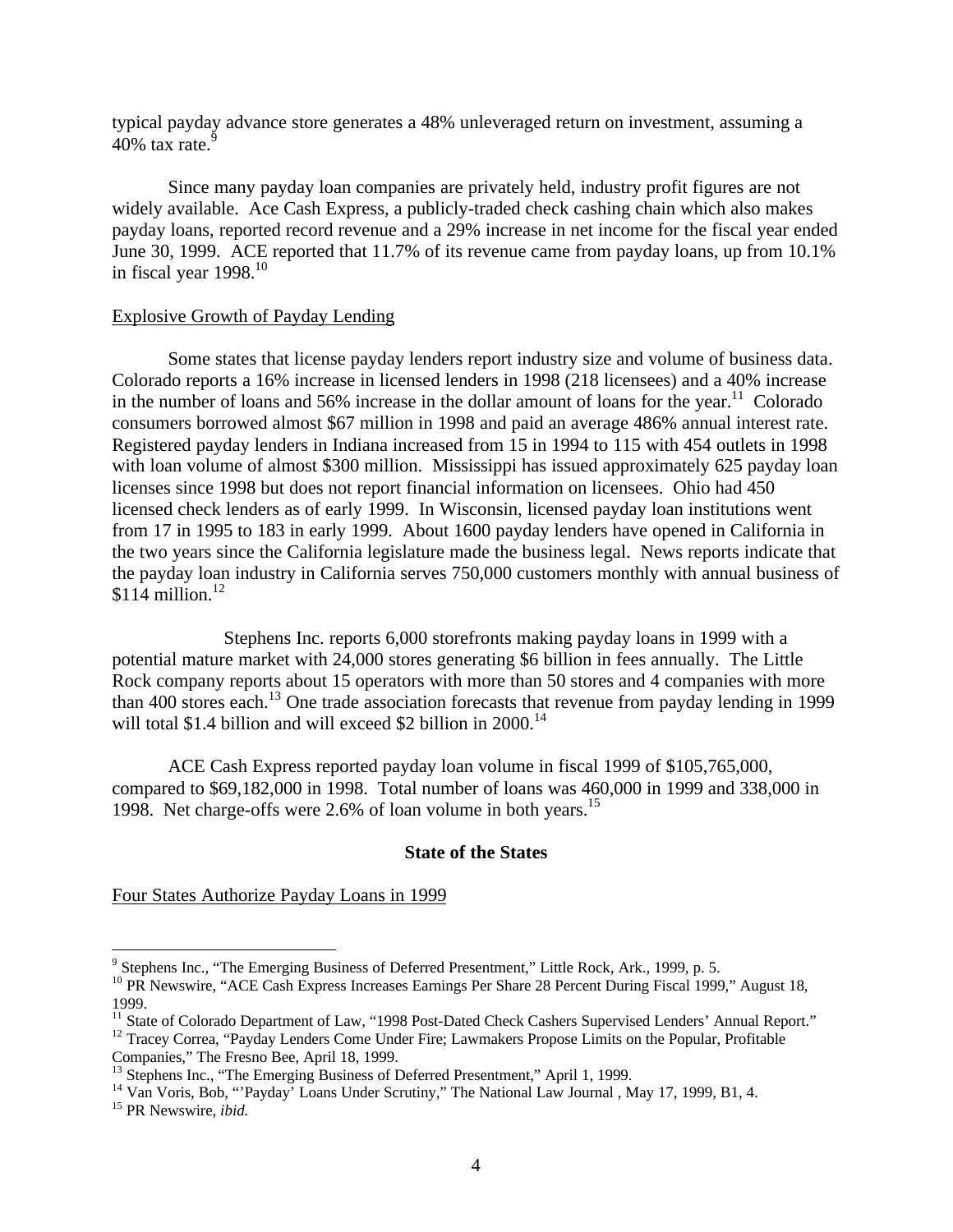Two state legislatures have granted payday lenders safe harbor from usury laws since CFA's 1998 report. Legislation enacted in 1999 authorizes payday loans in Arkansas and Hawaii, states where small loan interest rate caps had prevented these loans. Also, Montana and Utah, states with no usury caps, carved out payday loans from other small loans in new legislation. While the Montana legislature set the highest fee cap in any state payday loan law, it did include significant other consumer protections based on the CFA/NCLC model deferred deposit loan act.

In addition, Mississippi, Nevada, and Louisiana amended existing payday loan laws in 1999 to either tighten consumer protections or slightly reduce maximum fees. Bills based on the model payday loan law offered by consumer groups were introduced but not enacted in Louisiana, California and Kansas. The payday loan industry failed to win legislation in Florida to permit payday lending as carried out in other states. A Wyoming bill to authorize a 100% bad check penalty was defeated.<sup>16</sup>

Despite a Department of Financial Institutions report that over half of newly licensed payday lenders violated the law, the Tennessee legislature made its experimental deferred presentment law permanent in 1999. The DFI report filed with the General Assembly noted that refunds were ordered for 6,036 customers totaling \$212,657 but no licensees were fined. Violations included failure to deliver written loan cost disclosures, failure to accurately quote the Annual Percentage Rate, charging for bad check fees and other collections costs not permitted by Tennessee's law, loan roll-overs and loan-splitting to collect higher fees than the \$30 limit per  $loan.<sup>17</sup>$ 

Twenty-four states with specific payday loan laws or regulations that permit payday loans (see Appendix A) include:

| California             | Colorado       | Florida <sup>18</sup> |
|------------------------|----------------|-----------------------|
| Iowa                   | Kansas         | Kentucky              |
| Minnesota              | Mississippi    | Missouri              |
| Nebraska               | Nevada         | North Carolina        |
| Oklahoma <sup>19</sup> | South Carolina | Tennessee             |
| Washington             | Wyoming        | District of Columbia  |
|                        |                |                       |

<u>.</u>

<sup>&</sup>lt;sup>16</sup> Wyoming SF0062 to make debtors whose checks bounce liable for the amount of the check and court costs and, if the contract provides, liable for an additional amount equal to the amount of the check as liquidated damages.

<sup>&</sup>lt;sup>17</sup> Report to the 101<sup>st</sup> General Assembly on the Deferred Presentment Services Act T.C.A. § 45-17-101, et seq., Tennessee Department of Financial Institutions, 1999.

<sup>&</sup>lt;sup>18</sup> Florida money transmitter regulations permit cashing post-dated checks at the same fee as cashing personal checks for one-time only. Roll-overs or extensions of loans violate Florida usury and/or consumer finance act.

<sup>&</sup>lt;sup>19</sup> Oklahoma permits loans of under \$101.97 as single-pay one-month loans. Any loans for \$102 or more have a minimum term of 60 days.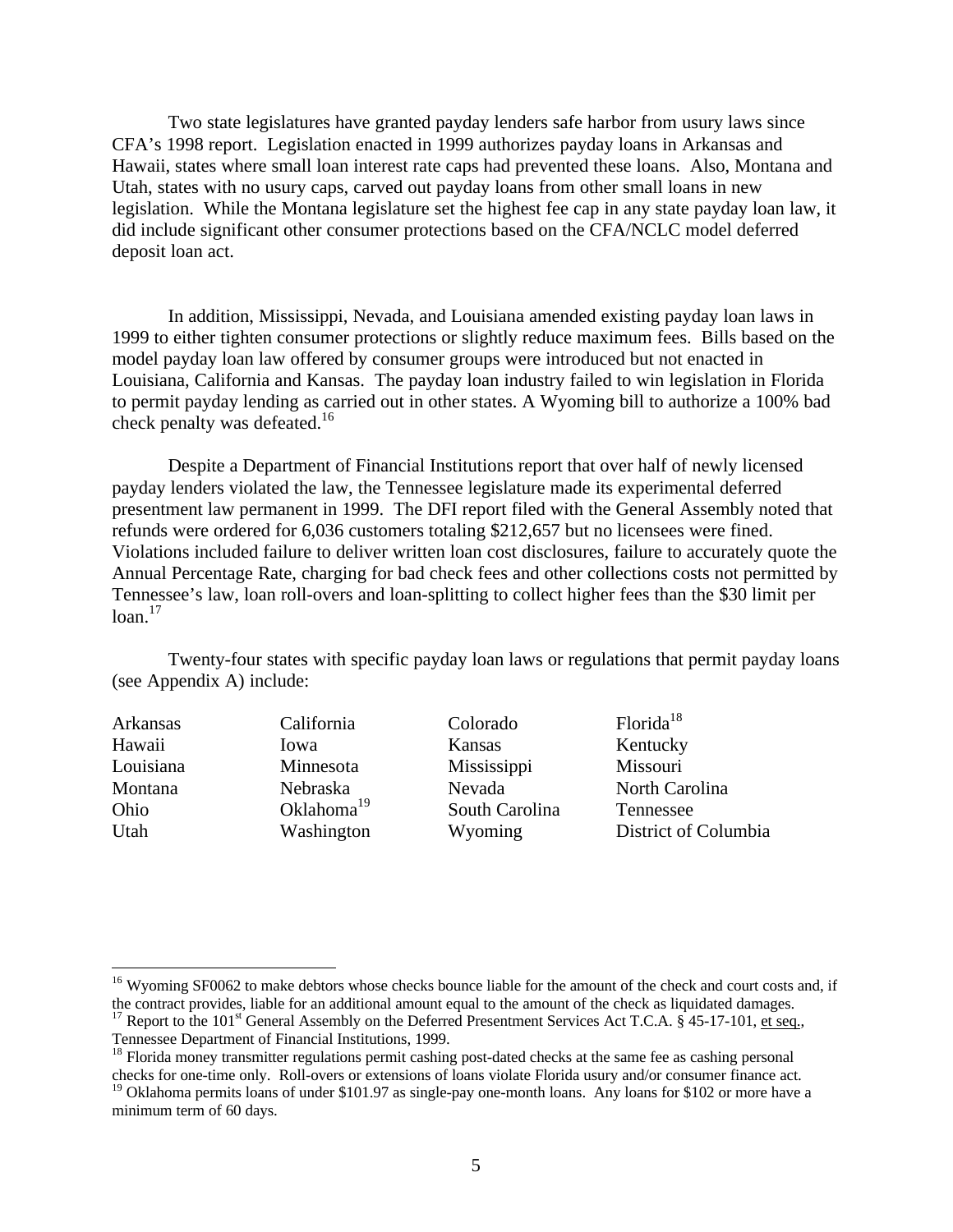# States Prevent Payday Loans Through Small Loan and Usury Laws

Nineteen states and two territories currently have laws that limit interest rates for small loans. New Hampshire will move out of this category when a repeal of small loan interest rate caps takes effect January 1, 2000. States that prohibit payday loans due to small loan interest rate caps, usury law, and/or specific prohibitions for check cashers include:

| Alabama $^{20}$               | Alaska   | Arizona       | Connecticut Georgia      |                |
|-------------------------------|----------|---------------|--------------------------|----------------|
| Maine                         | Maryland | Massachusetts | Michigan <sup>21</sup>   | New Hampshire  |
| New Jersey                    | New York | North Dakota  | Pennsylvania Puerto Rico |                |
| Rhode Island<br>West Virginia | Texas    | Vermont       | Virginia                 | Virgin Islands |

Payday lenders are currently operating in Alabama under the terms of a court injunction pending the outcome of litigation between the Alabama Banking Department, which issued over 150 cease and desist orders against payday loan companies in 1998, and the Alabama Check Cashers Association which filed suit. Judge Eugene Reese signed an interim injunction on October 9, 1998 that allowed Plaintiff check cashers to continue offering payday loans until the lawsuit is decided in a case tried in 1999. Alabama lenders may charge 16.67% of the face amount of the check, or \$20, to borrow \$100 or 520% APR. In March individual consumers were granted the right to intervene in the Alabama Banking Department's case.<sup>22</sup> The Alabama legislature adjourned without enacting a bill to legalize payday loans.

Industry-backed legislation to make payday loans legal failed to become law in 1999 in Arizona, Texas, Alabama, Georgia, and Virginia, all of which currently prohibit payday loans through small loan and/or usury laws and/or check casher registration laws.

New York's Banking Department issued a letter June 29, 1999 stating that loans advanced resulting in an annual interest rate in excess of 25% violates New York's State Penal Code § 190.40. The New York Banking Department also takes the position that any and all charges to the borrower to obtain a loan are interest and are subject to the 25% usury limitation. New Jersey's criminal usury limit of 30% applies to small loans.<sup>23</sup> Both New York and New Jersey laws prohibit check cashers from making loans of any kind.

(See Appendix B for terms of state small loan rate caps in these states.)

<sup>&</sup>lt;sup>20</sup> Payday loans currently permitted under terms of court injunction in litigation pending between Alabama Banking Department and check casher trade group. Legislation to authorize payday lending failed at the 1999 session of the Alabama legislature.

<sup>&</sup>lt;sup>21</sup> Michigan Financial Institutions Bureau has stated that companies are not required to be licensed under the Regulatory Loan Act if they charge no more than 5% per annum interest plus the check casher's fee for cashing personal checks. Check cashing rates are not regulated in Michigan.

 $^{22}$  Order, In the Circuit Court of Montgomery County, Al. Check Cashers Association v. State Banking Department, March 1, 1999

 $2<sup>23</sup>$  New Jersey: Criminal usury cap NJS 2-C:21-19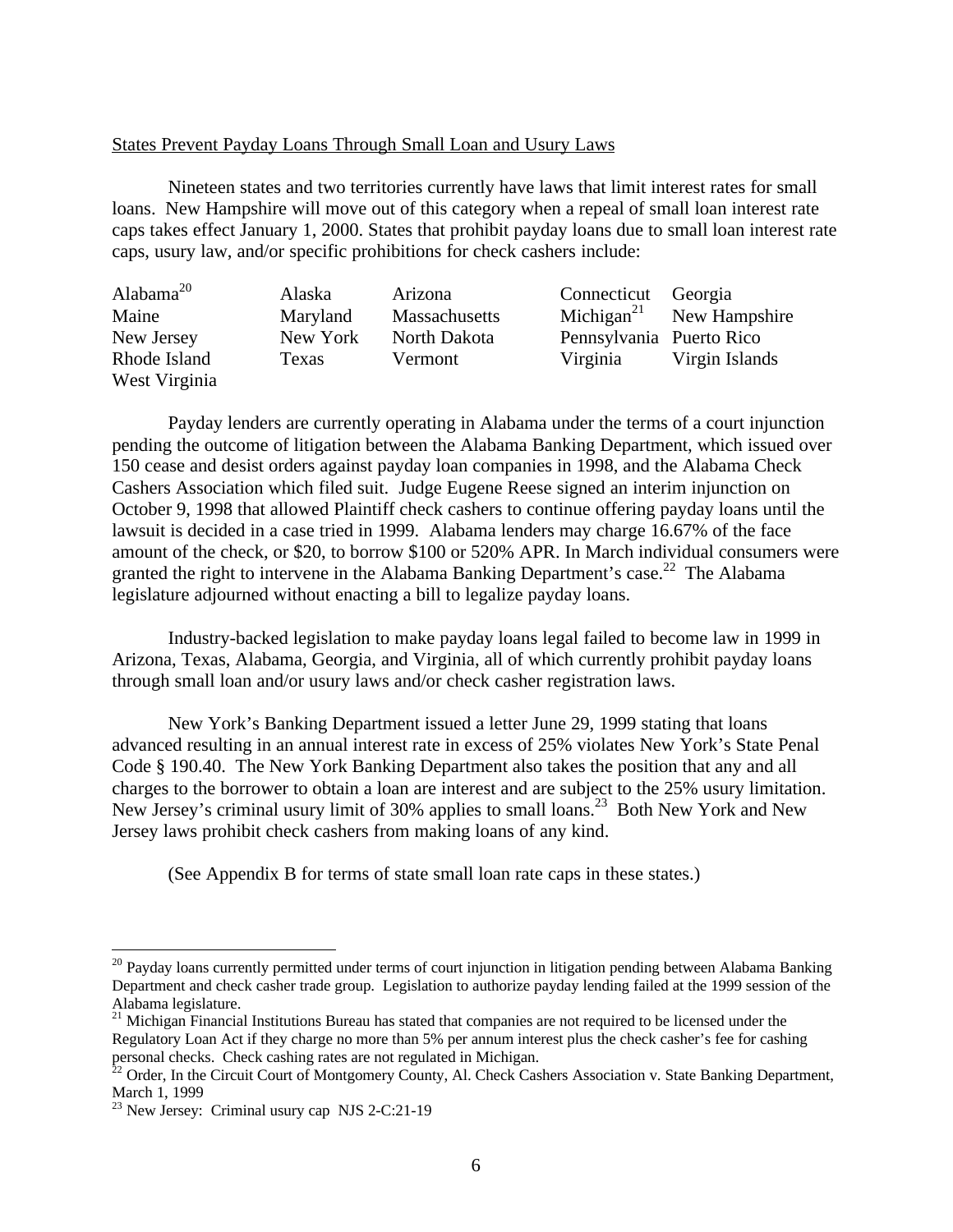## States Enforce Small Loan Laws

Two more states brought cases in 1999 to enforce small loan laws against payday lenders.<sup>24</sup> Pennsylvania Attorney General Mike Fisher settled three cases involving payday lending. JB's Cash Advance in Franklin and Arctic Cash Advance in Grove City were charged with violating the Pennsylvania Unfair Trade Practices and Consumer Protection law, the Consumer Discount Company Act, federal Truth in Lending Act and Reg. Z. Both companies agreed to cease offering "deferred presentment check cashing" and agreed not to collect fees. The Attorney General charged that JB's characterization of the transaction as check cashing constituted an unfair or deceptive act or practice.

Pennsylvania's Attorney General also signed an Assurance of Voluntary Compliance with McKenzie Check Advance of Pennsylvania, LLC which operates nationally as National Cash Advance, resolving claims that it operated an unlicensed money-lending business that charged consumers annual interest rates as high as 574 percent. Investigators alleged that National Cash Advance and United Cash Advance illegally offered loans to consumers under the guise of a check cashing service.

Texas Attorney General John Cornyn filed against three payday lenders in 1999, including Quick Cash, EZ Cash, and Cash Today. Texas alleged that these payday lenders were making usurious loans and violating the Deceptive Trade Practices Act, the Texas Debt Collection Act, and the Texas Credit Title. Cases filed at the request of Consumer Credit Commissioner Leslie L. Pettijohn noted that these companies had tried several creative but still illegal ways to make payday loans, including selling "ads" in a publication available only in the Cash Today offices.<sup>25</sup>

## Deregulated States Consider Impact of Payday Lending

Seven states currently permit payday lending because those states have no small loan rate caps or usury limits. As long as lenders comply with state lender licensing provisions, they are able to charge triple-digit interest rates typical of payday loans. Those states include: Delaware, Idaho, Illinois, New Mexico, Oregon, South Dakota, and Wisconsin. Indiana's Uniform Consumer Credit Code caps interest rates at 36% but permits a minimum \$33 finance charge. New Hampshire recently amended its small loan law.<sup>26</sup> Effective January 1, 2000, licensed lenders can charge any rate agreed to by customers, making payday lending possible.

Legislation impacting payday loans was introduced this year in Indiana, Illinois, New Mexico, Oregon and Wisconsin. Competing bills backed by the payday loan industry or by state regulators in Indiana failed to pass, leaving Indiana's \$33 minimum finance charge in place. A New Mexico bill to impose a civil usury limit of 45% plus a \$10 processing fee on all forms of consumer lending failed to pass. Instead, the New Mexico legislature adopted House Memorial 36 to establish a Consumer Lending Study Committee under the Director of the New Mexico Financial Institutions Division to examine small loan rates and practices.

 $24$  See "The Growth of Legal Loansharking," CFA, November 1998 for description of earlier enforcement cases.

<sup>&</sup>lt;sup>25</sup> Press Release, Attorney General John Cornyn, Texas, May 12, 1999.

<sup>&</sup>lt;sup>26</sup> "Small Loan Interest Charges Consolidated," Consumer Credit Guide No. 818, CCH Incorporated, 1999, p. 5.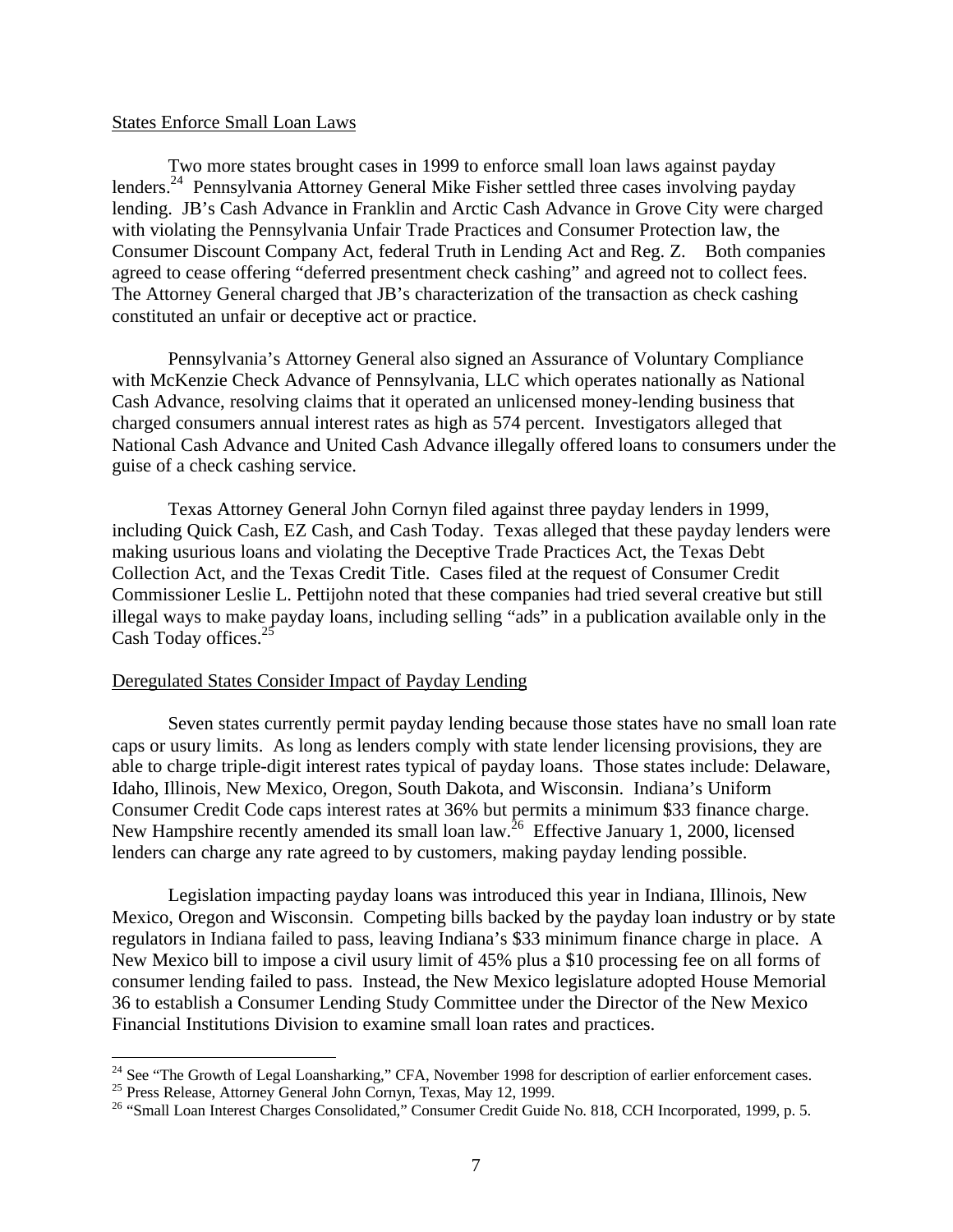An Illinois House bill initially set out to impose an interest rate cap on loans, was amended to authorize payday lending, and was finally gutted to be a "place-holder" for future legislation.<sup>27</sup> The Illinois Senate adopted a resolution directing a study by the Department of Financial Institutions and the Illinois House set up a study committee.<sup>28</sup> The House resolution created a Payday Loan Review Commission made up of legislators and directed the Commission to study the size and structure of the payday loan industry, the cost of loans and a profile of borrowers. The Commission is to report September 15. Legislation in Oregon to strictly regulate payday loans failed to advance while a bill to impose a 24% small loan rate cap in Wisconsin is pending.

# Maximum Payday Loan Fees Set by States

The maximum legal cost of payday loans in states where these loans are authorized by state law range from \$15 to \$33.50 to borrow \$100 for 14 days. Five states (MN, MO, KS, OH, and WA) cap fees at \$15 per \$100 borrowed or 390% APR. The District of Columbia caps fees at \$16.10 (419% APR), while eight states permit lenders to charge \$17.65 per \$100 (459% APR) loaned (TN, NC, SC, CA, HI, IO, KY, NE). The highest maximum fees allowed are in Louisiana<sup>29</sup> (\$20/\$100 or 520% APR), Arkansas (\$21/\$100 or 546% APR), Mississippi (\$22/\$100 or 572% APR), Colorado (\$25/\$100 or 650% APR), Wyoming (\$30/\$100 780% APR), and Montana (\$33.50/\$100 or 871% APR). Utah and Nevada permit payday loans with no limit on fees.

Some states set fees based on a maximum percentage of the face value of the total check, including cash advanced and the fee, while thirteen states impose the percentage fee on the proceeds of the loan. A maximum 15% fee costs customers in the "total check" states \$17.65 per \$100 while in the "amount loaned" states the 15% fee is \$15 per \$100 borrowed. A \$100 payday loan costs \$22 in Mississippi, a state that caps fees at 18% of the face value of the check. (18% of \$122=\$21.96 fee per \$100 principal.) A few states set a sliding scale of fees, depending on the size of the loan.

Although fees have a variety of names, under the federal Truth in Lending Act, all costs of extending credit must be disclosed as a dollar finance charge and as an annual percentage rate. The annual percentage rate is the cost of credit at a yearly rate which permits consumers to compare the cost of borrowing money from a variety of sources such as small loans, pawns, payday loans, or credit card cash advances. As permitted by state laws, the maximum effective annual percentage rate for a \$100 payday loan for the typical term of 14 days ranges from 390% to 871%. The same \$100 loan payable in 7 days has double the APR of the 14-day example.

(See Appendix A for a chart of fees permitted by state payday loan laws.)

-

 $27$  Illinois HB 2704.

<sup>28</sup> Illinois: Senate Resolution 42, House Resolution 164

 $^{29}$  Louisiana amendments effective  $1/1/2000$ . Current cost is \$25 per \$100 borrowed, with a maximum fee of \$40.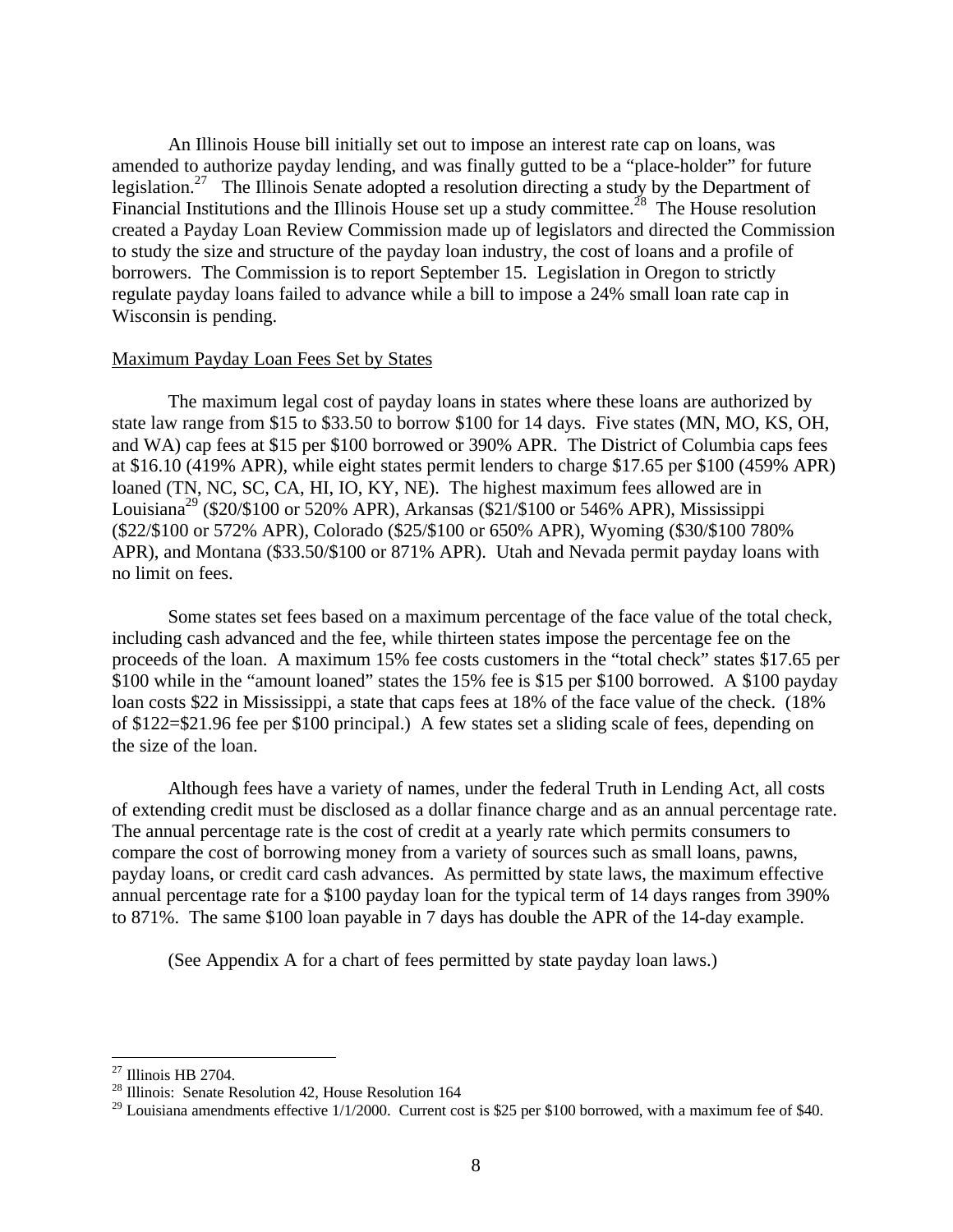# **Role of National Banks and Thrifts**

## Payday Lenders Partner with Banks to Evade State Laws

Partnerships between banks and companies in the fringe banking market are a growing trend in the payday loan field. As an investment advisor newsletter to the industry notes, "we see a trend afoot to utilize some sort of national bank charter lending program to permit the product in states that are unwilling to act on legislation to allow the product.<sup>30</sup> One such partnership between a national bank in Pennsylvania and the nation's second largest chain of check cashers is being challenged in a national RICO class action suit filed in federal court in Los Angeles. The *Phanco* case alleges that Eagle National Bank has "rented" its national bank charter to allow Dollar Financial Group's check cashing outlets to circumvent otherwise applicable state law restrictions.<sup>31</sup> Eagle is making payday loans in at least three states, Arizona, Texas and Virginia, where these loans are illegal for state-licensed lenders. The *Phanco* case also alleges that Eagle makes loans that do not comply with state payday loan laws, such as California's.

The legal theory underlying the use of national banks to make payday loans is "exportation." As currently interpreted, a 1978 Supreme Court decision is being used to argue that banks with certain kinds of privileged charters are able to ignore the usury laws in the borrower's home state. By chartering the bank in a deregulated state, the bank claims the right to export its home state's lack of regulation all across the country irrespective of whether their practices would be illegal for payday lenders in the borrower's home state.

In a recent letter to the Comptroller of the Currency, CFA and other consumer organizations noted that Eagle's activities appear to violate the intent of the Riegle-Neal Act. A central premise behind interstate banking as allowed by Riegle-Neal was that national banks would comply with state laws. The Conference Report<sup>32</sup> noted "utmost concern" for the ability of states to protect its citizens. The letter charged that Eagle's use of its bank charter to export its activities without regard for state law ignores Riegle-Neal.<sup>33</sup>

The Pennsylvania Attorney General condoned the use of national bank charters to circumvent Pennsylvania's Consumer Discount Company Act in settling a case involving McKenzie Cash Advance, the Cleveland, Tennessee-based company which operates two payday lending chains in that state. Instead of agreeing to cease making loans in violation of

<sup>&</sup>lt;sup>30</sup> Stephens, Inc. "The Emerging Business of Deferred Presentment," April 1, 1999, p. 6.

<sup>&</sup>lt;sup>31</sup> Phanco v. Dollar Financial Group. Case No. CV99-1281 DDP (C.D. Cal., filed Feb. 8, 1999).

<sup>&</sup>lt;sup>32</sup> Riegle-Neal Interstate Banking and Branching Efficiency Act of 1994, H.R. Conf. Rep. No. 651, 103<sup>rd</sup> Cong., 2d Sess., at 53 (1994)

<sup>&</sup>lt;sup>33</sup> California Reinvestment Committee, Consumer Federation of America, Consumers Union, Greenlining Institute, National Community Reinvestment Coalition, National Consumer Law Center, U. S. Public Interest Research Group, Woodstock Institute, Letter Re: Eagle National Bank and "Payday Loans," Addressed to The Honorable John D. Hawke, Jr., Comptroller of the Currency, July 27, 1999.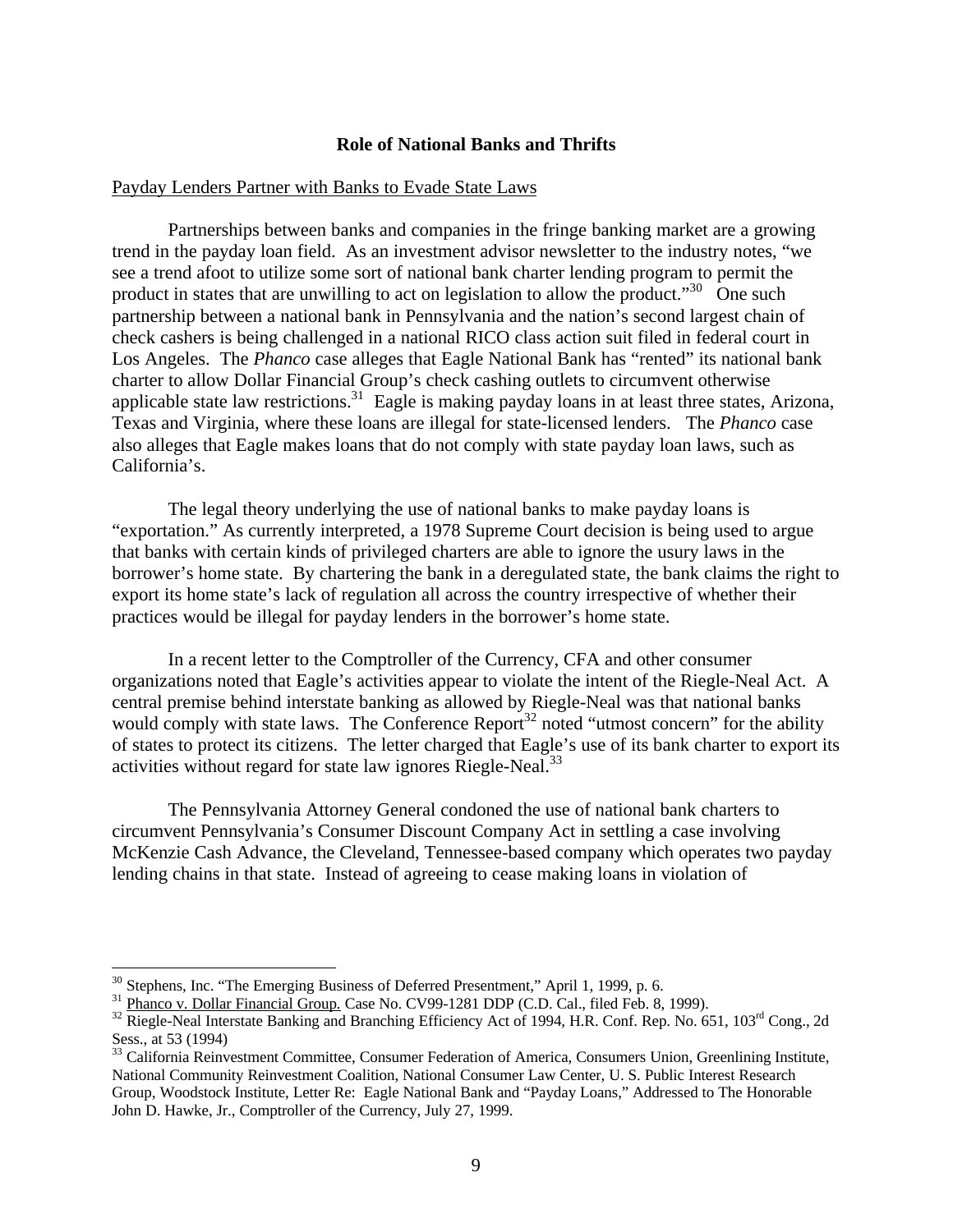Pennsylvania's small loan act as other payday lenders have done, National Cash Advance agreed to affiliate itself with a federally insured financial institution and to register as a Pennsylvania loan broker.<sup>34</sup> National Cash Advance uses Crusader Savings Bank, a federally chartered thrift in Philadelphia, to make loans that would otherwise be illegal under Pennsylvania's small loan act.<sup>35</sup> Pennsylvania banks are exempt from small loan laws and there is no limit on fees that Pennsylvania banks may charge for loans.

Comments filed with Treasury by Consumer Federation of America and the National Consumer Law Center in an Advance Notice of Proposed Rulemaking proceeding indicated that banks are partnering with check cashers, pawn shops, and other fringe bankers to provide "voluntary" EFT'99 accounts through which the federal government can electronically distribute federal benefits to recipients. An informal survey of accounts across the country noted that these entities were expecting to make payday loans to federal recipients, secured by anticipated deposit of social security checks and other benefits.<sup>36</sup>

A start-up bank has applied for a Delaware bank charter to provide nationwide electronic banking, including payday loans. Axcess Bank plans to "only" charge 200% interest for advances secured by anticipated deposits of social security benefits as one of several account options for unbanked or underbanked consumers<sup>37</sup>. The Delaware Community Reinvestment Action Council expressed concerns about Axcess Bank's planned high-cost payday loans at a public hearing before the Delaware Bank Commissioner although the bank organizers offered some concessions in the design of the overdraft loans.<sup>38</sup>

## **CFA Recommendations**

#### Congress Should Close the National Bank Exportation Loophole and Protect Consumers

Federal legislation is needed to prevent the use of national bank and thrift charters to evade state small loan rate caps and usury laws. One approach would be to simply prohibit loans based on personal checks made by banks. As CFA told the Subcommittee on Financial Institutions and Consumer Credit, banks should not be in the business of profiteering from desperate borrowers by enticing consumers to write bad checks to borrow money at exorbitant rates. Legislation that prohibits banks from making loans based on personal checks or electronic withdrawals from accounts would close the national bank loophole.<sup>39</sup>

Another approach is to set limits on bank payday loan rates and require banks to comply with the laws of the state where the consumer receives the proceeds of the loan. Representative Bobby Rush (D, IL) introduced H. R. 1684, the "Payday Borrower Protection Act of 1999" in

<sup>&</sup>lt;sup>34</sup> Press Release, Attorney General Mike Fisher, Pennsylvania, April 22, 1999.

<sup>&</sup>lt;sup>35</sup> www.nationalcashadvance.com

<sup>&</sup>lt;sup>36</sup> Comments to the Treasury on ANPRM 31 C.F.R. Chapter II RIN 15055—AA74, National Consumer Law Center, Consumer Federation of America, et.al. April 1999.

<sup>&</sup>lt;sup>37</sup> Epstein, Jonathan, "Banks for non-bank account working people," Wilmington News-Journal, June 24, 1999.

<sup>&</sup>lt;sup>38</sup> Epstein, Jonathan, "Axcess Bank gains support for plans," Wilmington News-Journal, July 7, 1999.

<sup>&</sup>lt;sup>39</sup> Testimony of Jean Ann Fox, Before the Subcommittee on Financial Institutions and Consumer Credit, H. R. 1584 "Depository Institution Regulatory Streamlining Act of 1999," May 12, 1999.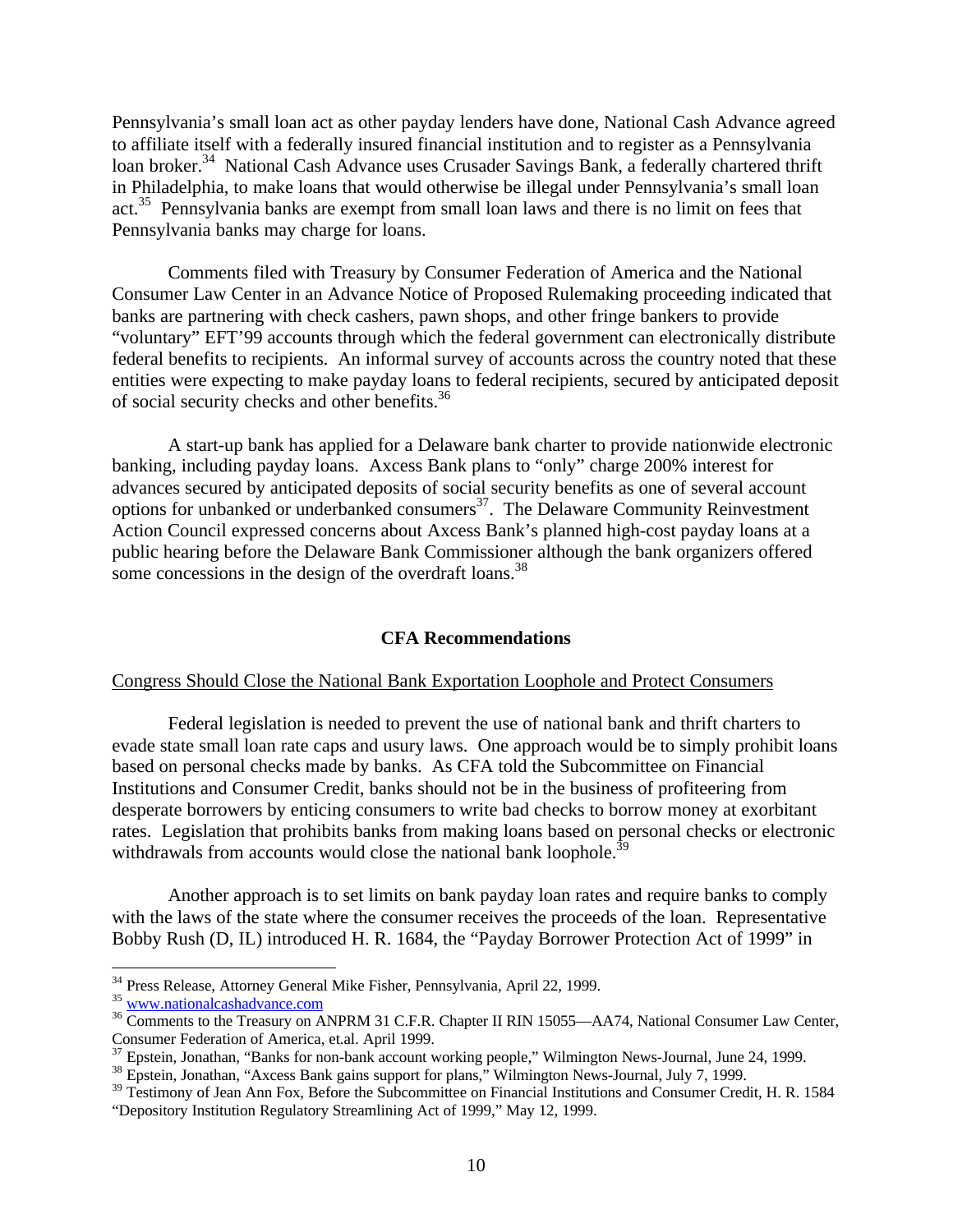May to provide minimum standards for state payday loan laws and to close the federal bank charter loophole. Under the terms of the bill, states would retain the right to enforce small loan rate caps and usury laws that prohibit payday lending. The Federal Reserve would be required to certify that state payday loan laws meet the minimum consumer protection standards contained in the legislation. Banks would be limited to 36% interest rates on payday loans and be required to comply with the payday loan law of the state in which the borrower is located, not the state where the bank is domiciled. (See Appendix C: H. R. 1684 Summary).

# States Should Maintain and Enforce Interest Rate Caps for Small Loans

CFA recommends that states with no usury or interest rate caps enact legislation to put limits on the cost of payday loans. Consumers who are desperate enough for credit to pay triple digit interest rates for two-week loans have little market power to bring rates down. The real cost of payday loans made in small sums for very short periods of time may not be clear to unsophisticated consumers. When lenders deny that their cash advances are "loans" and fail to comply with Truth in Lending Act disclosures of Annual Percentage Rates, consumers do not have the key price tag needed to comparison shop for credit. If, as the industry claims, payday loan customers have no where else to go for small loans, rate regulation is necessary to prevent abuse of a captive market.

States that have not granted payday lenders safe harbor from interest rate caps or usury laws should resist industry pressure to legalize payday lending. States should enforce small loan laws against payday lenders and companies that use "sale-leaseback," "catalog sales," and other schemes in an effort to obscure usurious loan transactions.

# States Should Strengthen Existing State Payday Loan Laws

 $\overline{a}$ 

Last year the National Consumer Law Center and CFA provided a model state bill to state regulators and interested groups and legislators for use in states where payday lending is already permitted. Some of the model act provisions were enacted in Montana, Nevada, Louisiana, Hawaii and Arkansas in 1999 and bills based on the model are pending in Kansas and California. At a minimum, CFA continues to urge state lawmakers to reform existing payday loan laws with the lower maximum rates and comprehensive consumer protections in the CFA/NCLC model bill.<sup>40</sup> Fees should be based on the proceeds of the loan, not the face value of the check. In addition to lowering rates, state payday loan laws should better address loan rollover and "hot-check" prosecution abuses, the subject of a future CFA report.

<sup>&</sup>lt;sup>40</sup> CFA/NCLC Model State Deferred Deposit Loan Act available from CFA, 1424 16<sup>th</sup> Street NW Suite 604, Washington, DC 20036.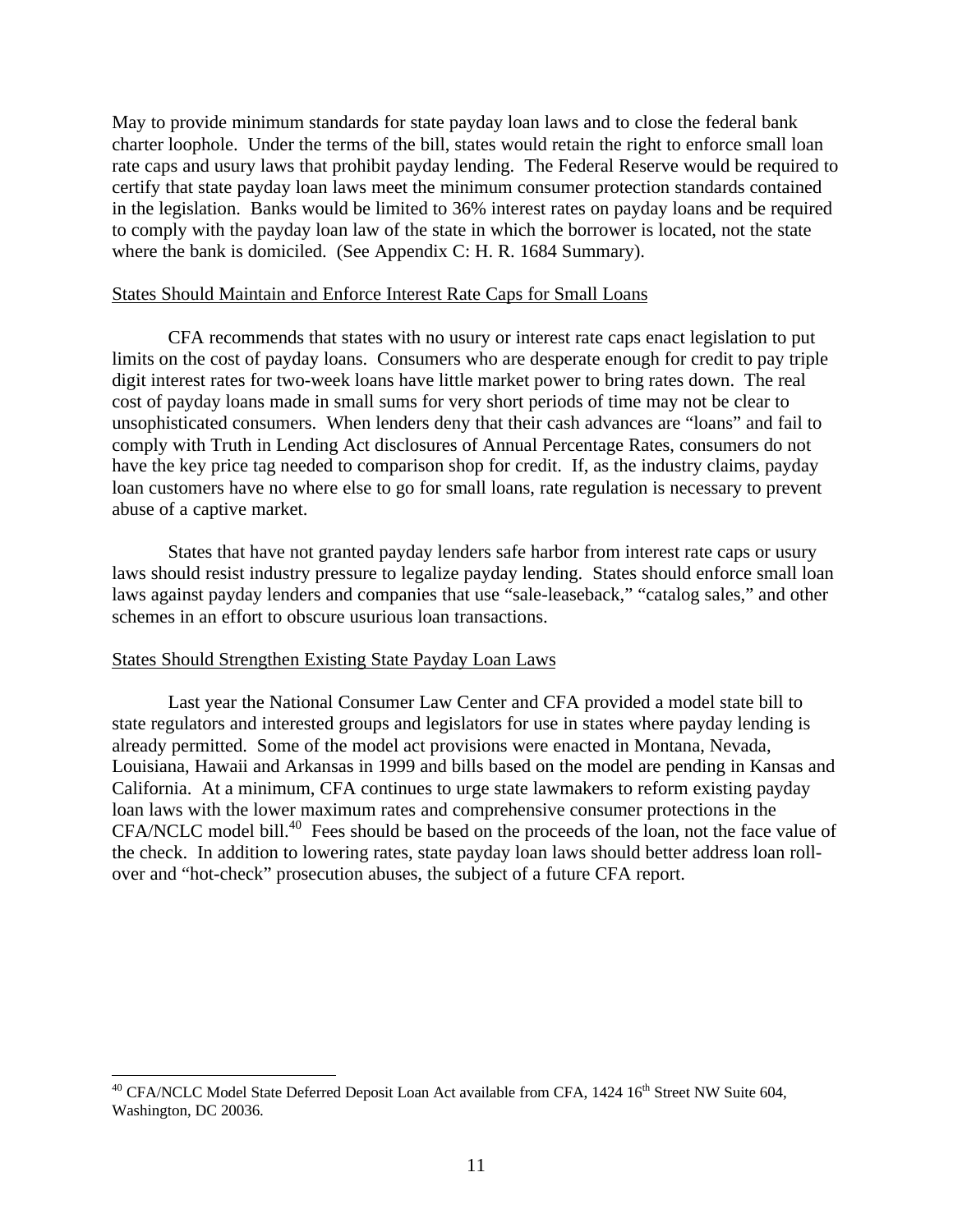# **Appendix A**

# **Maximum Cost and Terms in States That Authorize Payday Loans**

| <b>State</b>                | <b>Min./Max</b><br><b>Term</b>                                                                        | <b>Min/Max</b><br>Loan     | <b>Maximum</b><br>Fee $\frac{9}{6}$                                                                  | \$100   | Cost/ Effective APR <sup>41</sup><br>$14 \mathrm{day}$ | Max <sub>s</sub> |
|-----------------------------|-------------------------------------------------------------------------------------------------------|----------------------------|------------------------------------------------------------------------------------------------------|---------|--------------------------------------------------------|------------------|
|                             | AR 6/31 days - /\$400 ck<br>Check Cashers Act of 1999 (not yet codified)                              |                            | $10\% + $10$                                                                                         | \$21    | 546%                                                   | \$54             |
|                             | CA -/30 days -/\$300 ck 15% of ck<br>Cal. Civ. Code § 1789.30 et seq.                                 |                            |                                                                                                      | \$17.65 | 459%                                                   | \$52.95          |
| CO                          | NA                                                                                                    | $-\frac{$500}{x}$          | \$25<br>Colo. Rev. Stat. § 5-3-501 et seq. And 4 Colo. Code Regs. § 902-1 (Rule 7)                   | \$25    | 650%                                                   | \$25             |
| FL <sup>42</sup>            | NA                                                                                                    | NA                         | $10\% + $5$<br>Fla. Stat. Ann. § 560.201 et seq.; Fla. Admin. Code Ann. R. 3C-560.101 et. seq.       | \$16.10 | 419%                                                   | <b>NA</b>        |
| HI                          | Check Casher Act, H. B. 460 (not yet codified)                                                        | $-$ /31 days $-$ /\$300 ck | $15\%$ of ck                                                                                         | \$17.65 | 459%                                                   | \$52.95          |
| Iowa Code § 13-533D         | IO $-731 \text{ days}$ $-7500 \text{ ck}$                                                             |                            | $$15 \text{ }1^{\text{st}}$100 \text{ } $17.65$<br>\$10/\$100 additional                             |         | 459%                                                   | \$73.15          |
| Kan. Stat. Ann. § 16a-2-404 | $\text{KS}$ -/30 days                                                                                 | $-$ /\$860                 | Scale of fees <sup>43</sup> \$15                                                                     |         | 390%                                                   | \$56.60          |
|                             | KY 14/60 days -/\$500 ck<br>Ky. Rev. Stat. Ann. § 368.010 et seq.                                     |                            | \$15/\$100 ck \$17.65                                                                                |         | 459%                                                   | \$75             |
| LA                          | $-730 \text{ days}$ $-7350 \text{ loan}$ 16.75% ck                                                    |                            | La. Rev. Stat. Ann. § 9:3577.1 et seq. as amended 1999. Amendments effective 1/1/2000. <sup>44</sup> | \$20    | 520%                                                   | \$45             |
| <b>MN</b>                   | $-\frac{30}{3}$ days<br>Minn. Stat. Ann. § 47.60 et seq.                                              |                            | $-\frac{$350 \text{ loan}}{8}$ Scale of fees <sup>45</sup> \$15                                      |         | 390%                                                   | \$26             |
| MS                          | $-730 \text{ days}$ $-75400 \text{ ck}$ 18% ck<br>Miss. Code Ann. § 75-67-501 et seq. as amended 1999 |                            |                                                                                                      | \$22    | 572%                                                   | \$88             |

<sup>&</sup>lt;sup>41</sup> Approximate APR without compounding

 $\overline{a}$ 

<sup>42</sup> Florida money transmitter regulations permit cashing post-dated checks at same fee as cashing personal checks. Roll-overs or extensions of loans violate Florida usury and/or consumer finance act.

<sup>&</sup>lt;sup>43</sup> Kansas fees: \$5.50 for loans \$0 to \$50, 10% of loans + \$5 for \$50 to \$100, 7% + \$5 for \$100 to \$250, 6% + \$5 for \$250 - \$300

<sup>&</sup>lt;sup>44</sup> Louisiana: Current cost is \$25 per \$100 borrowed, with a maximum fee of \$40. A \$100 14-day loan costs 650% APR.

<sup>&</sup>lt;sup>45</sup> Minnesota fees: \$5.50 for loans \$0 to \$50, 10% + \$5 for loans \$50 - \$100, 7% + \$5 loans \$100 - \$250, 6% + \$5 for loans \$250 - \$350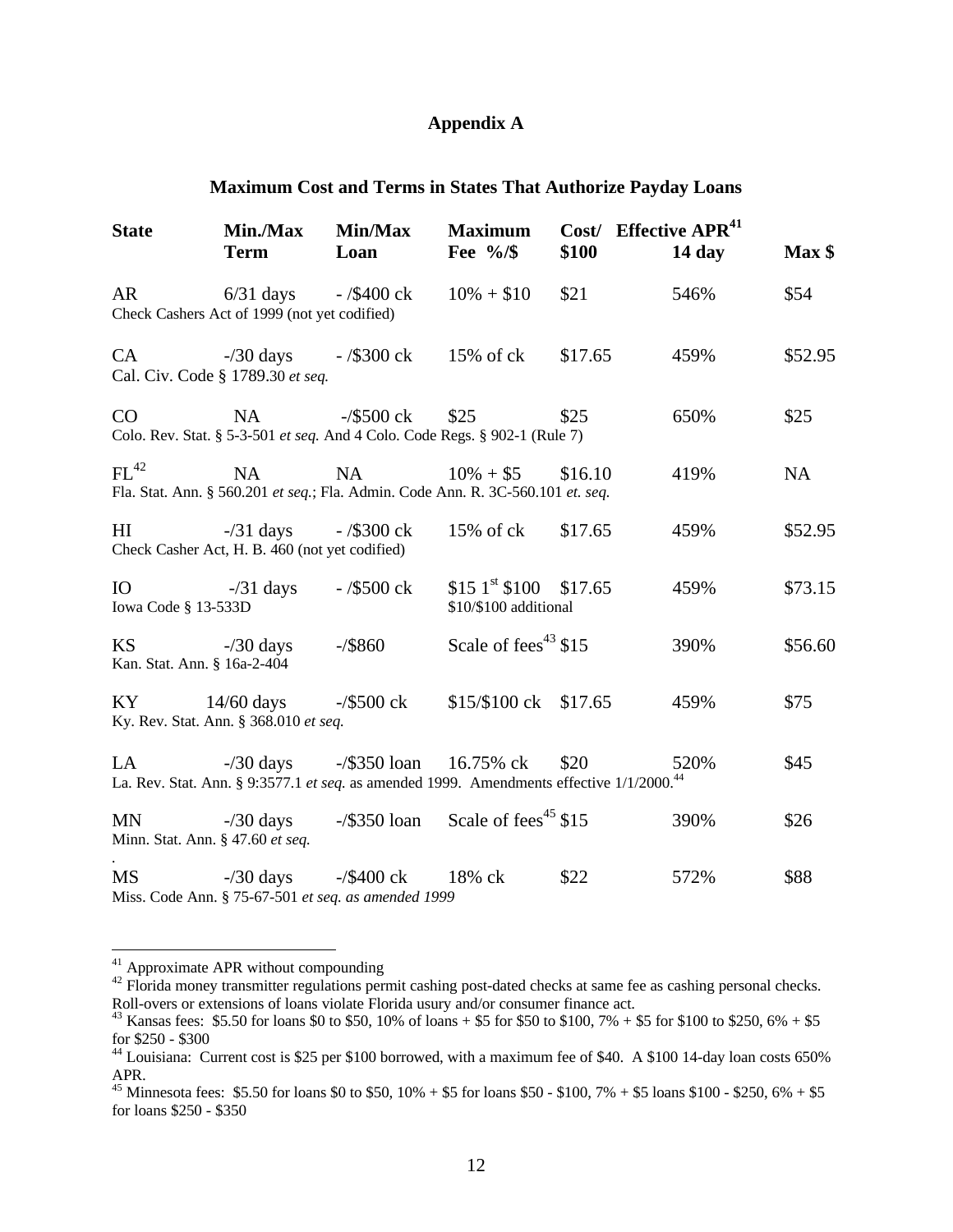| <b>State</b>                                | Min./Max<br><b>Term</b>                                        | Min/Max<br>Loan                                                                                           | <b>Maximum</b><br>Fee $\frac{9}{8}$    | Cost/<br>\$100 | <b>Effective APR<sup>46</sup></b><br>$14 \text{ day}$ | Max <sub>§</sub> |
|---------------------------------------------|----------------------------------------------------------------|-----------------------------------------------------------------------------------------------------------|----------------------------------------|----------------|-------------------------------------------------------|------------------|
| MO                                          | 14 days/10 mon. $-\frac{$500}{2}$ loan                         | Mo. Rev. Stat. § 408.500; 4 Mo. Code Reg. 140-11.010 et seq.                                              | \$15 per \$100 \$15                    |                | 390%                                                  | \$45             |
| MT                                          | $-$ /31 days                                                   | \$50/\$300 loan 25% ck<br>Deferred Deposit Loan Act enacted 1999 (Not yet codified)                       |                                        | \$33.50        | 871%                                                  | \$117.25         |
| <b>NE</b><br>Neb. Rev. St. § 45-901 et seq. | $-$ /31 days                                                   | $-$ \$500 ck                                                                                              | \$15 per \$100 \$17.65<br>Face amt. Ck |                | 459%                                                  | \$88.25          |
| <b>NV</b>                                   | <b>NA</b><br>Nev. Rev. Stat. § 604.010 et seq. as amended 1999 | $%$ income <sup>47</sup>                                                                                  | <b>NA</b>                              |                |                                                       | No limit         |
| NC<br>N. C. Gen. Stat. § 53-275             | $-$ /31 days                                                   | $-\frac{$300 \text{ c}}{k}$                                                                               | 15% ck                                 | \$17.65        | 459%                                                  | \$52.95          |
| <b>OH</b>                                   | $-$ /6 mon.<br>Ohio Rev. Code Ann. § 1315.35 et seq.           | $-\frac{$500}{\text{ loan}}$                                                                              | $5\% + $5/\$50$ \$15                   |                | 390%                                                  | \$75             |
| $OK^{48}$<br>Okla. Stat. Tit.14A, § 3-508B  | 30 days/NA                                                     | $-$ /\$101.97                                                                                             | Scale of fees <sup>49</sup> \$14       |                | 364%                                                  | \$14             |
| <b>SC</b>                                   | $-$ /31 days<br>S.C. Code Ann. § 34-39-110 et seq.             | $-\frac{$300}{\text{ loan}}$                                                                              | 15% ck                                 | \$17.65        | 459%                                                  | \$52.95          |
| <b>TN</b>                                   | $-$ /31 days                                                   | $-\frac{$500}{x}$<br>Tenn. Code Ann. § 45-17-101 et seq. Amended 1999                                     | 15% ck                                 | \$17.65        | 459%                                                  | \$30             |
| Utah                                        | <b>NA</b>                                                      | <b>NA</b><br>Check Cashing Registration Act, S. B. 57 to be codified as Utah Code Ann. § 7-23-101 et seq. | No Limits                              |                |                                                       |                  |
| <b>WA</b>                                   | $-$ /31 days<br>Wash Rev. Code § 31.45.010 et seq.             | $-$ /\$500                                                                                                | 15% loan                               | \$15           | 390%                                                  | \$75             |
| WY                                          | $-$ /30 days<br>Wyo. Stat. Ann. § 40-14-362 et seq.            | <b>NA</b>                                                                                                 | \$30 or 20%                            | \$30           | 780%                                                  | \$30             |
| DC                                          | $-$ /31 days                                                   | \$50/\$1,000<br>D. C. Code Ann. § 28-4701 et seq. (1998 Supp.) ("Check Cashers Act of 1998)               | $10\% + \text{fee}^{50}$               | \$16.10        | 419%                                                  | \$131            |

<sup>&</sup>lt;sup>46</sup> Approximate APR without compounding

<sup>&</sup>lt;sup>47</sup> Nevada: 1999 amendments prohibit loans that exceed one-third of the borrower's expected net monthly income

<sup>&</sup>lt;sup>48</sup> Oklahoma permits loans of under \$101.97 as single-pay one-month loans. Any loans for \$102 or more have a minimum term of 60 days.

<sup>&</sup>lt;sup>49</sup> Oklahoma: 20% of loans up to \$29.99, 10% + \$3 for \$29.99 - \$35, 10% + \$3.50 for loans \$35-\$70, 10% + \$4 for \$70 - \$101.97

 $50$  DC: If included in contract, administrative fee of \$5 on checks up to \$250, \$10 on checks \$250.01 - \$500, \$15 for checks \$500.01 - \$750, \$20 on checks \$750.01 - \$1,000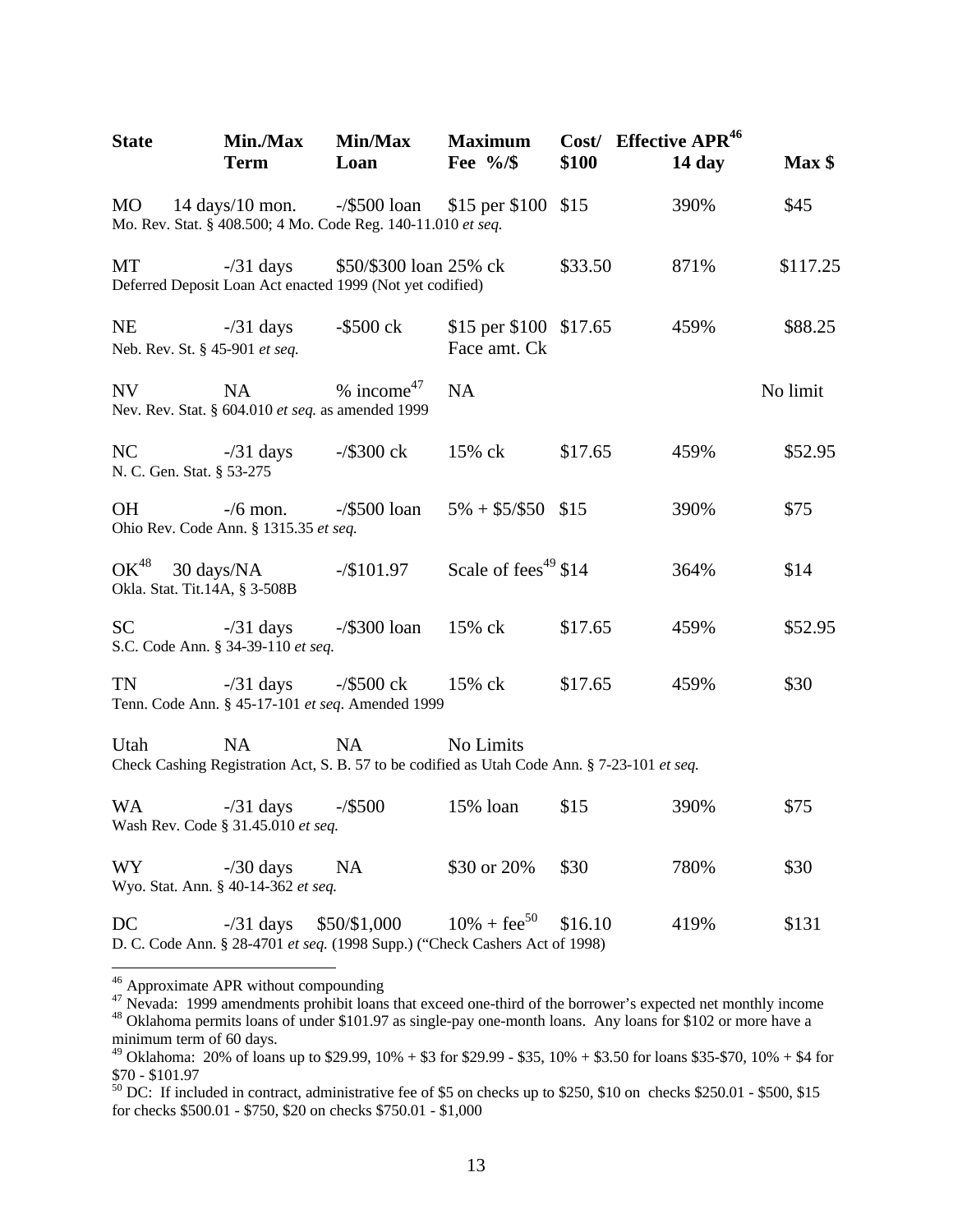# **Appendix B**

| <b>State</b>           | <b>Maximum Interest Rate</b> | <b>Check Casher Law Bans Loans</b> |
|------------------------|------------------------------|------------------------------------|
| Alabam $a^{51}$        | 36%                          |                                    |
| Alaska                 | 36%                          |                                    |
| Arizona                | 36%                          |                                    |
| Connecticut            | 28.52%                       | Yes                                |
| Georgia                | 57.68%                       | Yes                                |
| Maine                  | 30% <sup>52</sup>            | Yes                                |
| Maryland               | 33%                          |                                    |
| Massachusetts          | 39.86%                       | Yes                                |
| Michigan <sup>53</sup> | 25%                          |                                    |
| New Hampshire          | 24%                          |                                    |
| New Jersey             | 30%                          | Yes                                |
| New York               | 25%                          | Yes                                |
| North Dakota           | 30%                          |                                    |
| Pennsylvania           | 23.75%                       | Yes                                |
| Puerto Rico            | 25%                          |                                    |
| Rhode Island           | 36%                          |                                    |
| Texas                  | 31.65%                       |                                    |
| Vermont                | 24%                          |                                    |
| Virginia               | 36%                          | Yes                                |
| Virgin Islands         | 26%                          |                                    |
| West Virginia          | 31%                          | Yes                                |

# **Terms of State Small Loan/Usury Law/Check Casher Law**

<sup>&</sup>lt;sup>51</sup> Payday loans currently permitted under terms of court injunction in litigation pending between Alabama Banking Department and check casher trade group. Legislation to authorize payday lending failed at the 1999 session of the Alabama legislature.

 $52$  Maine Supervised Loan Act sets a minimum finance charge for loans under \$75 at \$5, loans from \$75 to \$250 at \$7.50, and loans over \$250 at \$25. A \$100 two-week payday loan would cost 195%.

<sup>&</sup>lt;sup>53</sup> Michigan Financial Institutions Bureau has stated that companies are not required to be licensed under the Regulatory Loan Act if they charge no more than 5% per annum interest plus the check casher's fee for cashing personal checks. Check cashing rates are not regulated in Michigan.